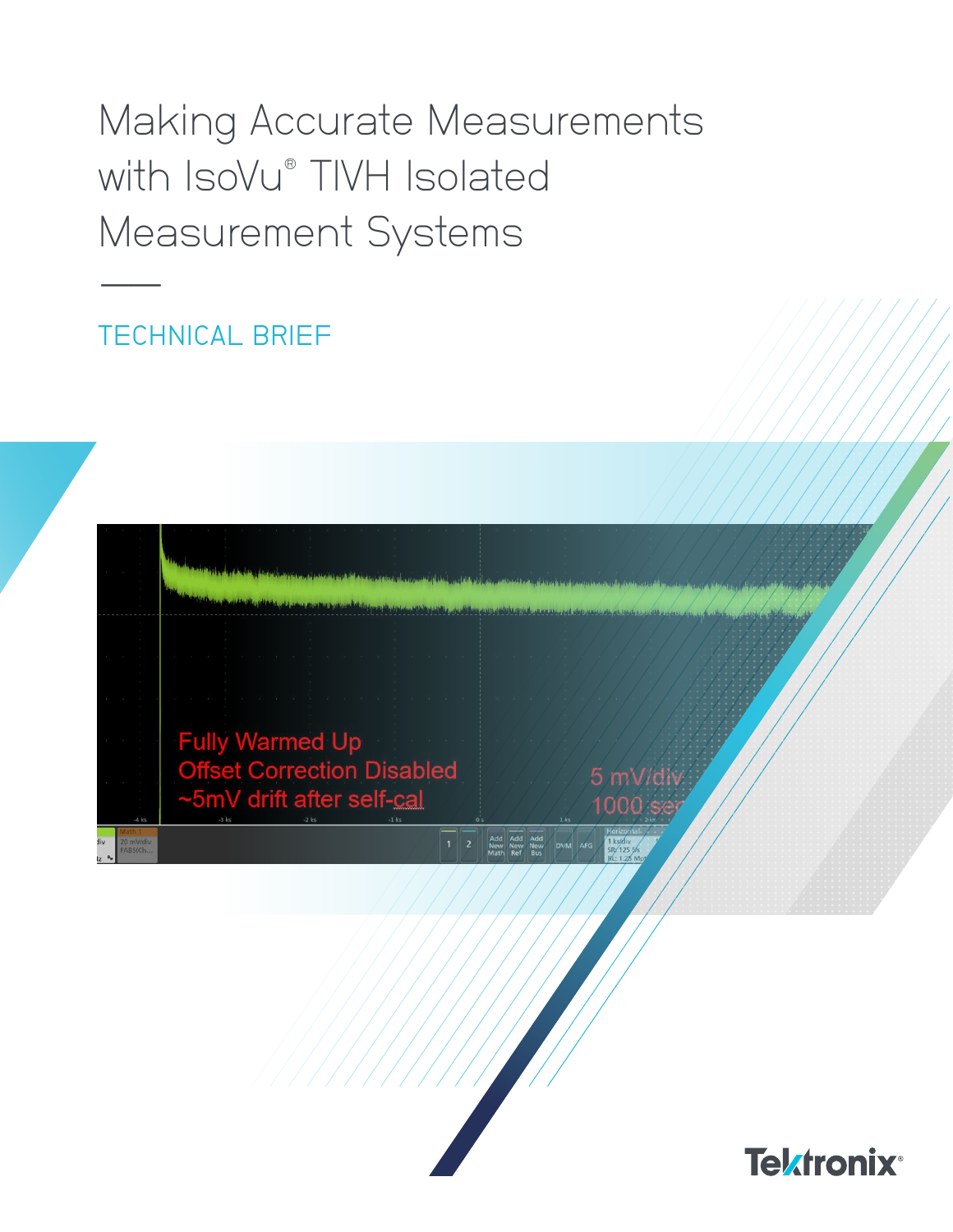### Introduction

The Tektronix IsoVu Isolated Measurement System represents a paradigm shift in high bandwidth, high voltage applications. With its extremely high common mode voltage rating and unbeatable common mode rejection, IsoVu customers see more of their real signal to make better designs.

To accomplish these impressive specifications, IsoVu designers used what they knew about optical electronics and fiber optic communication to innovate and adapt, creating the best high voltage measurement system in the world.

While the IsoVu Isolated Measurement System makes great use of the advantages of optical technologies such as high bandwidth, galvanic isolation, and extreme common mode voltage rating, it also inherits the idiosyncrasies and foibles of fiber-optic technologies. Don't worry—fiber optic communication companies have been documenting and designing around many of these problems for years, and Tektronix IsoVu designers were able to leverage that mature industry to create an easy to use system. Most accommodations are already implemented in the IsoVu's firmware with only a few characteristics of which any user of IsoVu should be aware.

This technical brief describes the remaining performance non-idealities and provides strategies for working around them.

## DC Drift

ı

To achieve complete galvanic isolation between the sensor head and the oscilloscope, the electrical signal from the device under test (DUT) must be converted to optical modulation before being sent to the controller box and recovered back to electrical. This process is slightly secretive (i.e., patents are public but trade secrets are not disclosed) but suffice to say that as the probe warms up, the DC reference voltage will shift over time, adding a fake DC offset to the waveform.

Anticipating this effect, TIVH engineers added an automatic temperature compensation algorithm and a manual "SELF-CAL" feature to force the probe to reconfigure internal bias voltages and reset its DC offset. The temperature compensation is enabled by default and has three different modes: Normal, Disabled, and Enhanced.

NOTE: Enhanced Offset Correction was added in late 2018 in TIVH Firmware Version 2.02. TIVH firmware can be updated at [tek.com.](https://www.tek.com) In almost all cases, Tektronix recommends using the new, Enhanced Offset Correction mode.

To change Offset Correction mode, hold MENU and press CLAMPING on the TIVH controller box. The Overrange LED will blink to indicate the current Offset Correction Mode.

| <b>Overrange LED Blink Count</b> | <b>Offset Correction Mode</b> |  |  |  |  |
|----------------------------------|-------------------------------|--|--|--|--|
| One                              | Normal                        |  |  |  |  |
| Two                              | <b>Disabled</b>               |  |  |  |  |
| Three                            | Enhanced                      |  |  |  |  |

To force the TIVH to run its offset compensation algorithm, remove any input signal and press the SELF-CAL button on the controller box. After a few seconds of blinking, the SELF-CAL Status LED should illuminate green.

The final strategy for accommodating the DC drift is to simply plug in the probe and wait for it to completely warm-up before running tests. This process does take over 90 minutes in our testing from 20 ˚C but removes 95% of drift.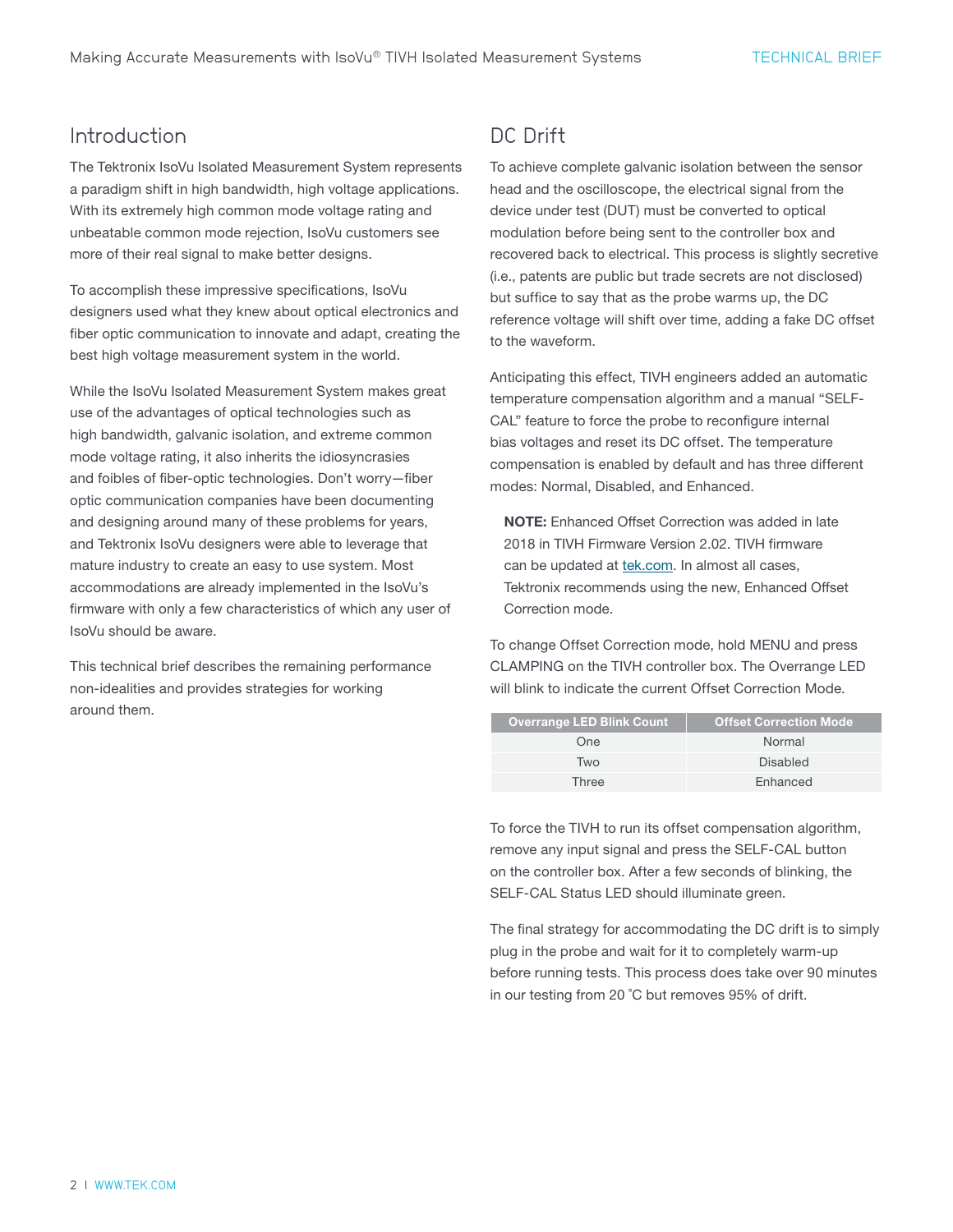#### DC Drift – Data

In Tektronix lab experiments TIVH drift was quantified with these values:

#### Offset Correction Disabled (control):

100 mV drift over 1.5 hours

Drift corrected to 5 mV after SELF-CAL



#### Enhanced Offset Correction:

10 mV drift over 1.5 hours

|                                                                                                                                                                | <- self cal<br>$\sim$                                                                                                                                                                                                                  |
|----------------------------------------------------------------------------------------------------------------------------------------------------------------|----------------------------------------------------------------------------------------------------------------------------------------------------------------------------------------------------------------------------------------|
| Room Temp test<br><b>Offset Correction ON</b>                                                                                                                  | 1003<br>$100$ mV/div                                                                                                                                                                                                                   |
| ~10mV drift over 1.5 hours<br>$-200$<br>211<br>-1 ks<br><b>Killer</b><br><b>Allen</b><br>TY<br>50 mWh Eu<br><b>NEWWORK</b><br><b>TABUCH</b><br><b>THE REAL</b> | 4k<br>3.5 <sub>0</sub><br>Triogen<br>Acquisition<br><b>Marineena</b><br>Shannon<br>$(41 \times 250 \text{ mV})$<br>10 ks<br>Auto, Analyze<br><b>Saldwa</b><br><b>CARM</b><br>Sample: 12 bits<br><b><i><i><u>ANNING THE</u></i></i></b> |

#### Completely Warmed Up:

5 mV drift over 1.5 hours



NOTE: All numbers in this post are "input referred" meaning they were taken without any tip attached. The tip attenuation and Range setting will multiply the error. For example, 100 mV of drift will show as 5 V of drift with a 50X tip attached in 1X range setting.

## Non-Linearity

Like most amplifier designs, the conversion from input electrical signal and output optical signal is not completely linear over its full range. For example, an amplifier might "clip" the output if the amplified signal exceeds the PSU rail voltage. Similarly, the electro-optic conversion in IsoVu TIVH can exhibit non-linearity at the edges of its dynamic range.

The effects of non-linearity can be viewed in this exaggerated figure from the TIVH User Manual:



The green, yellow, and red areas correspond to  $\pm 60\%$  range, ±80% range, and ±100% range, respectively. TIVH DC Gain accuracy is most accurate within the green range with a  $\pm 3\%$ specification and falls to –7% at the extreme 100% edge.

This effect can look like "compression" of the input signal where the on-screen peaks are lower amplitude than in reality. For measurements where the amplitude of the peak is of critical importance, take care to keep the input signal within ±60% of the TIVH's input range.

Additionally, using offset is critical to making accurate amplitude measurements. Use input offset to center the probe's dynamic range around your signal of interest. For example, when examining a 0 V–400 V transition (for example, on a Vds measurement) add 200 V of offset and use a tip that keeps the  $\pm 200$  V signal within 60% of the input range of that tip.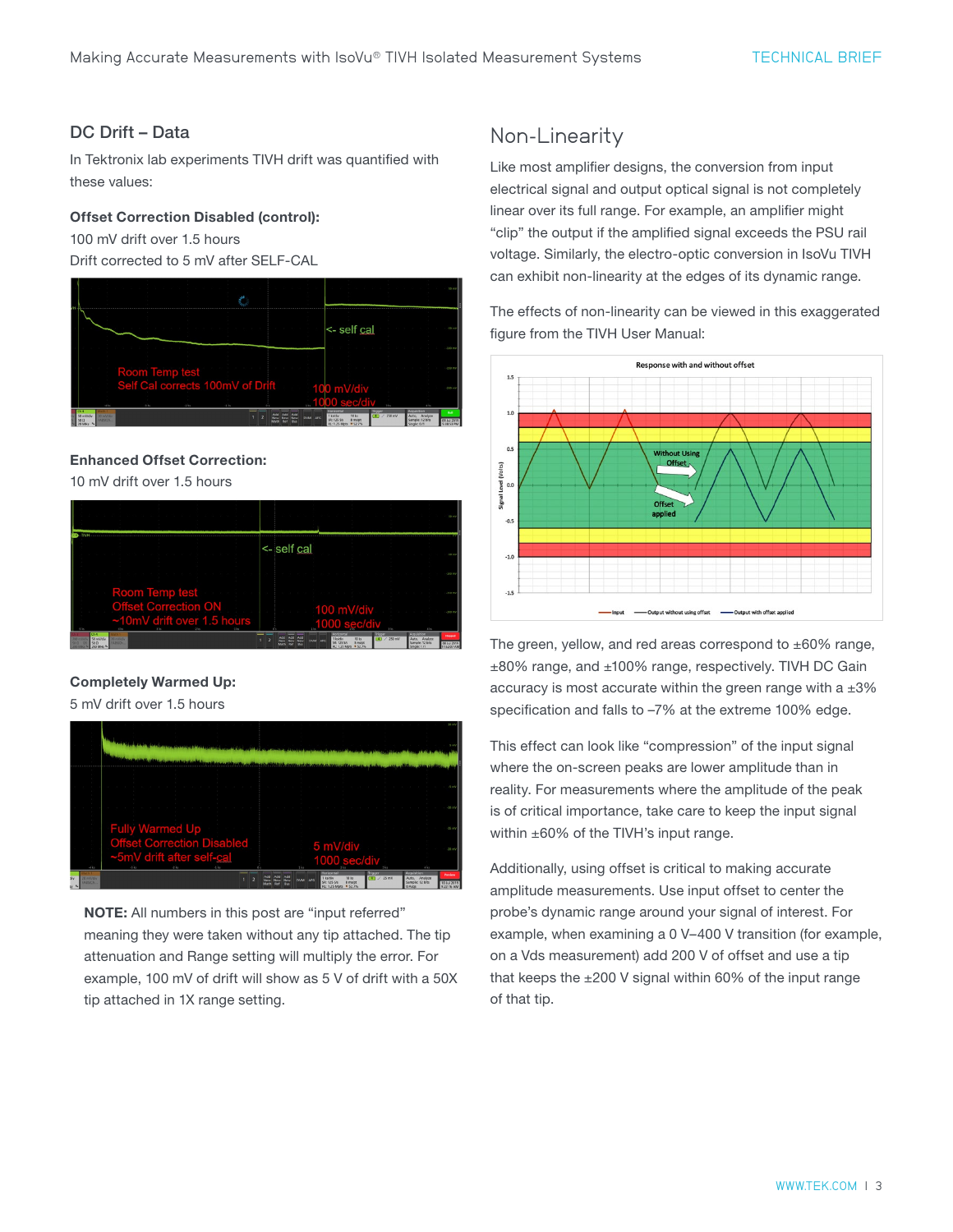#### Non-Linearity – Data

In testing, amplitude error was reduced from 16.3% error to 3.3% error by adding offset.





# LF Inaccuracy ("Droop" or "Dribble Up")

One other phenomenon that might be observed with "low" frequencies (sub 10 kHz) is a "dribble up" or "droop" effect. This is a result of poor compensation of the tip and can be resolved by replacing the worn out tip or sending it back to Tektronix for adjustment. The frequency response of each tip is tuned at the factory, but, because the tips are considered to be consumable items, they will not last multiple years.

To test the LF tip compensation, put a 10 kHz square wave into the TIVH and observe the flat portions of the input. With poor LF compensation, the rising/falling edges will look accurate, but the flat portions of the input signal will show a "droop" or "dribble up" over a period of –140 µs.

|                           | and the state of the         | ×                   | the control of the              |           |   | ×          |                         | the control of the con- |   |
|---------------------------|------------------------------|---------------------|---------------------------------|-----------|---|------------|-------------------------|-------------------------|---|
|                           |                              | ٠                   |                                 |           |   |            |                         |                         |   |
|                           |                              |                     |                                 |           |   |            |                         |                         |   |
|                           |                              |                     |                                 |           |   |            |                         |                         |   |
| $\sim$                    | $\sim$                       | ٠                   | $\sim$                          | ٠         |   |            |                         |                         |   |
|                           |                              |                     |                                 |           |   |            |                         |                         |   |
|                           |                              |                     |                                 |           |   |            |                         |                         |   |
|                           |                              | t                   |                                 |           |   |            |                         |                         |   |
| control of the<br>×       | $\sim$                       | $\bar{z}$<br>×<br>× | ×                               | $\bar{z}$ |   |            |                         |                         | × |
|                           |                              | ×                   |                                 |           |   |            |                         |                         |   |
|                           | TIVH08                       | t                   |                                 |           |   | LF "droop" |                         |                         |   |
| C <sub>8</sub>            |                              |                     |                                 |           |   |            |                         |                         |   |
|                           |                              | t                   |                                 |           |   |            |                         |                         |   |
|                           | <b>TPP1000</b>               | ı                   |                                 |           |   |            |                         |                         |   |
|                           |                              | ٠<br>٠              |                                 |           |   |            |                         |                         |   |
| control of the control    | $\lambda$                    |                     | The Contractor                  |           |   |            | $\sim$                  |                         | × |
|                           |                              | ł,                  |                                 |           |   |            |                         |                         |   |
|                           |                              | t                   |                                 |           |   |            |                         |                         |   |
|                           |                              |                     |                                 |           |   |            |                         |                         |   |
|                           |                              |                     |                                 |           |   |            | $\sim$<br>$\mathcal{L}$ |                         |   |
|                           |                              |                     |                                 |           |   |            |                         |                         |   |
|                           |                              | ł,<br>t             |                                 |           |   | à,<br>i,   |                         |                         |   |
|                           |                              |                     |                                 |           |   |            |                         |                         |   |
|                           |                              |                     | $\sim$                          | ٠         | ٠ |            | $\sim$<br>$\sim$        |                         | × |
|                           |                              | ٠                   |                                 |           |   |            |                         |                         |   |
|                           |                              | t                   |                                 |           |   |            |                         |                         |   |
|                           |                              | t                   |                                 |           |   | ł,         |                         |                         |   |
| $\sim 10^{-11}$ m $^{-1}$ | $\sim$                       | $\mathcal{C}$<br>٠  | the contract of the contract of |           |   | ٠          | $\sim$<br>$\mathcal{A}$ |                         | × |
|                           |                              | t                   |                                 |           |   | ł,         |                         |                         |   |
|                           |                              |                     |                                 |           |   |            |                         |                         |   |
|                           |                              |                     |                                 |           |   | $-60$ us   |                         |                         |   |
| Ch <sub>1</sub>           | Ch8                          |                     |                                 |           |   |            |                         |                         |   |
| 5 V/div                   | <b>A</b> Clipping<br>5 V/div |                     |                                 |           |   |            |                         |                         |   |
| $50\Omega$                | Pb.                          |                     |                                 |           |   |            |                         |                         |   |
| $R_{-}$<br>9003.8814      | 1.02114                      | R                   |                                 |           |   |            |                         |                         |   |

## Conclusion

To summarize, most TIVH tricks involve using Self-Cal, Offset Correction, proper tip selection, and most importantly Offset to get the most accurate results.

Most of the tricks and fixes of fiber optic technology have been incorporated into the TIVH firmware but other effects can be visible without proper care. The IsoVu TIVH Isolated Measurement System is not as intuitive as a passive probe, but the improved measurement results on high frequency, fast transient signals with huge common mode interference are worth it for thousands of happy customers.